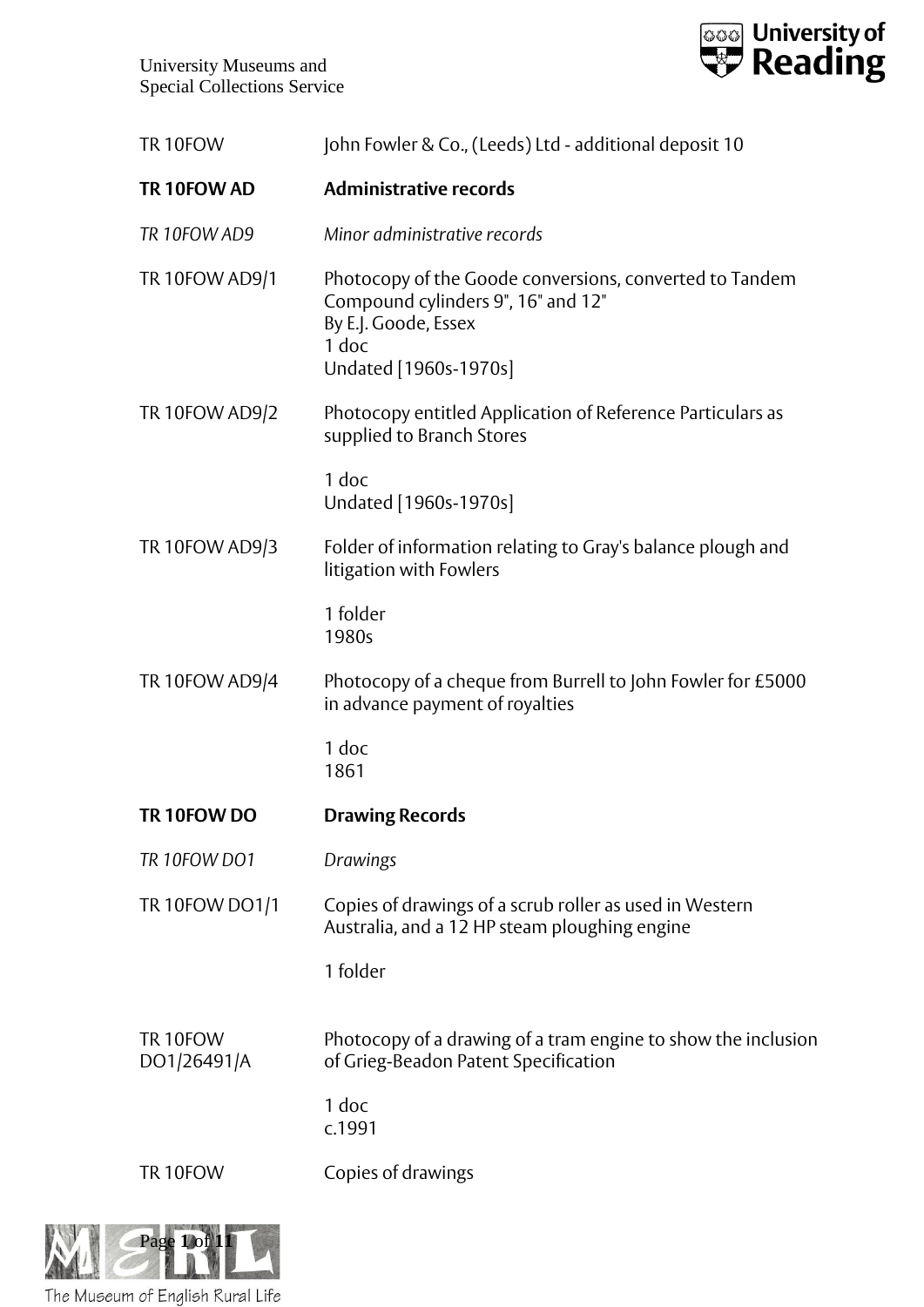DO1/58190



|                       | 1 folder                                                                                                                                       |
|-----------------------|------------------------------------------------------------------------------------------------------------------------------------------------|
| TR 10FOW<br>DO1/59562 | Copies of drawings                                                                                                                             |
|                       | 1 folder                                                                                                                                       |
| TR 10FOW MP           | <b>Manufacturing and production records</b>                                                                                                    |
| TR 10FOW MP1          | Registers and lists of production                                                                                                              |
| <b>TR 10FOW MP1/1</b> | Photocopy of a list of tanks produced by Fowlers 1938-1945,<br>compiled by D.J.L. Coughtry                                                     |
|                       | 1 doc<br>c.1991                                                                                                                                |
| TR 10FOW MP2          | Manufacturing working papers and details                                                                                                       |
| TR 10FOW MP2/1        | Photocopy of a specification and estimate for a tank<br>locomotive supplied to Cropley Bros, South Warragul,<br>Gippsland, Victoria, Australia |
|                       | 13 Sept 1888, c.1991                                                                                                                           |
| TR 10FOW P            | <b>Publications, promotions and advertising records</b>                                                                                        |
| TR 10FOW P2/A         | Individual advertising and servicing publications                                                                                              |
| TR 10FOW P2/A/1       | Photocopy of a booklet entitled Steam Ploughing Tackle, Class<br>AA Compound                                                                   |
|                       | 1 doc<br>Undated [1940s-1950s]                                                                                                                 |

TR 10FOW P2/A/2 Photocopy of a booklet entitled Steam Ploughing Tackle, Class AAS superheater

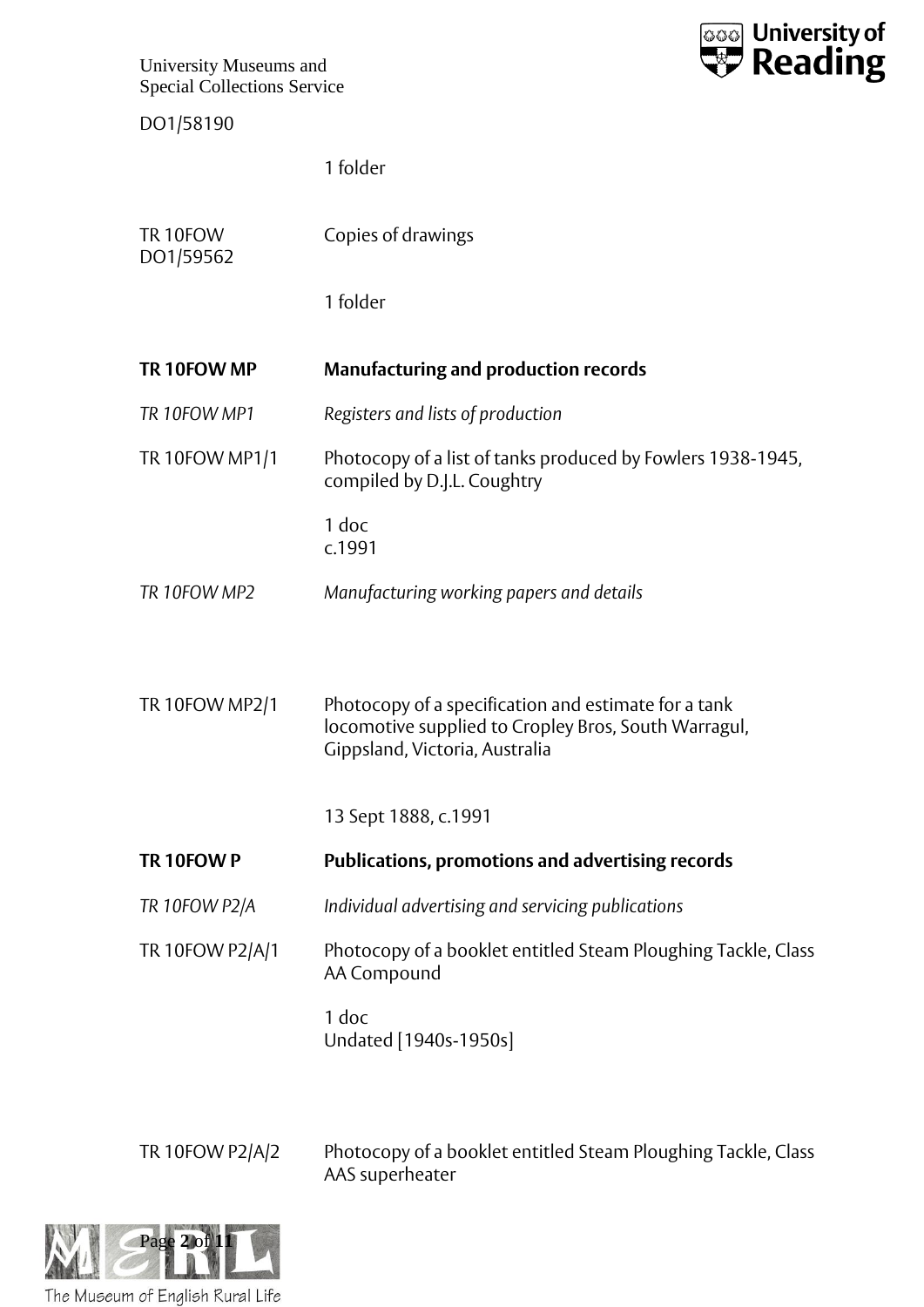

|                  | 1 doc<br>Undated [1940s-1950s]                                                                     |
|------------------|----------------------------------------------------------------------------------------------------|
| TR 10FOW P2/A/3  | Photocopy of a booklet entitled Steam Ploughing Tackle, Class<br>AZS superheater                   |
|                  | 1 doc<br>Undated [1940s-1950s]                                                                     |
| TR 10FOW P2/A/4  | Photocopy of a booklet entitled Steam Ploughing Tackle, Class<br>DD compound                       |
|                  | 1 doc<br>Undated [1940s-1950s]                                                                     |
| TR 10FOW P2/A/5  | Photocopy of a booklet entitled Steam Ploughing Tackle, Class<br>DDS single cylinder (superheater) |
|                  | 1 doc<br>Undated [1940s-1950s]                                                                     |
| TR 10FOW P2/A/6  | Photocopy of a booklet entitled Steam Ploughing Tackle, Class<br>K compound                        |
|                  | 1 doc<br>Undated [1940s-1950s]                                                                     |
| TR 10FOW P2/A/7  | Photocopy of a booklet entitled Steam Ploughing Tackle, Class<br>KS (superheater)                  |
|                  | 1 doc<br>Undated [1940s-1950s]                                                                     |
| TR 10FOW P2/A/8  | Photocopy of a booklet entitled Steam Ploughing Tackle, Class<br>Z compound                        |
|                  | 1 doc<br>Undated [1940s-1950s]                                                                     |
| TR 10FOW P2/A/9  | Photocopy of a booklet entitled Steam Ploughing Tackle, Class<br>ZS (superheater)                  |
|                  | 1 doc<br>Undated [1940s-1950s]                                                                     |
| TR 10FOW P2/A/10 | Photocopy of a booklet entitled Rein Drive Tractor                                                 |

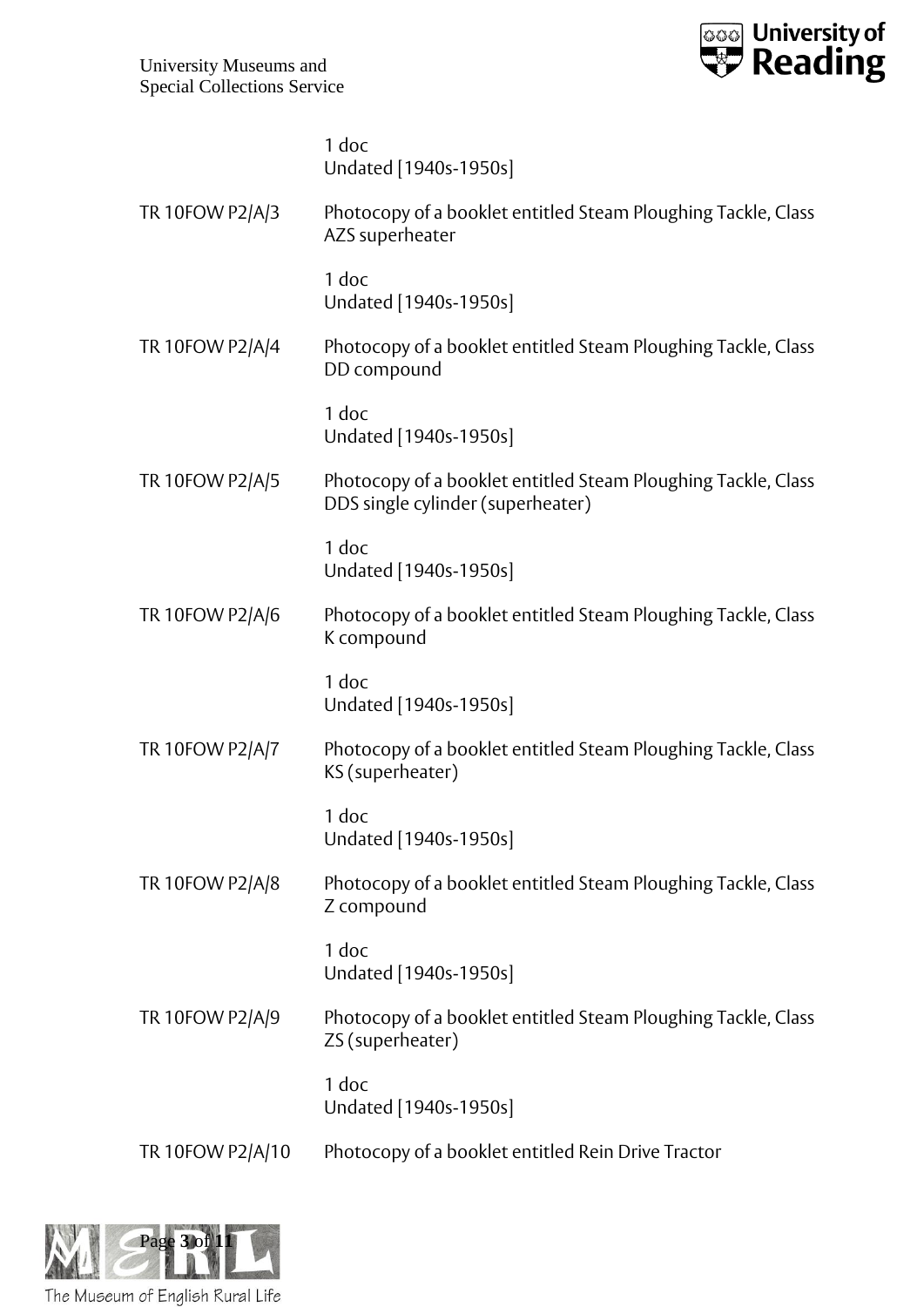

1 doc Undated [1940s-1950s]

|                  | UNUQULU   IJTUJ-I JJUJ                                                                             |
|------------------|----------------------------------------------------------------------------------------------------|
| TR 10FOW P2/A/11 | Photocopy of a booklet relating to Fowler ploughing ropes                                          |
|                  | 1 doc<br>Undated [1930s]                                                                           |
| TR 10FOW P2/A/12 | Photocopy of a booklet for a Fowler motor gully emptier                                            |
|                  | 1 doc<br><b>Undated</b> [1930s]                                                                    |
| TR 10FOW P2/A/13 | Booklet for Fowler light railway machinery locomotives                                             |
|                  | 1 doc<br>Undated [1930s]                                                                           |
| TR 10FOW P2/A/14 | Working instructions for Fowler road rollers and traction<br>engines                               |
|                  | 1 doc<br>Undated [1930s]                                                                           |
| TR 10FOW P2/A/15 | Photocopy of working instructions for Fowler steam ploughing<br>engines                            |
|                  | 1 doc<br><b>Undated</b> [1930s]                                                                    |
| TR 10FOW P2/A/16 | Photocopy of working instructions for the practical working of<br>Fowler steam ploughing machinery |
|                  | 1 doc<br>Undated [1930s]                                                                           |
| TR 10FOW P2/A/17 | Photocopy of operators instructions book Fowler-Sanders<br>diesel engine                           |
|                  | 1 doc<br><b>Undated</b> [1930s]                                                                    |
| TR 10FOW P2/A/18 | Photocopy of working instructions for Fowler balance and anti-<br>balance ploughs                  |
|                  | 2 docs<br><b>Undated</b> [1930s]                                                                   |

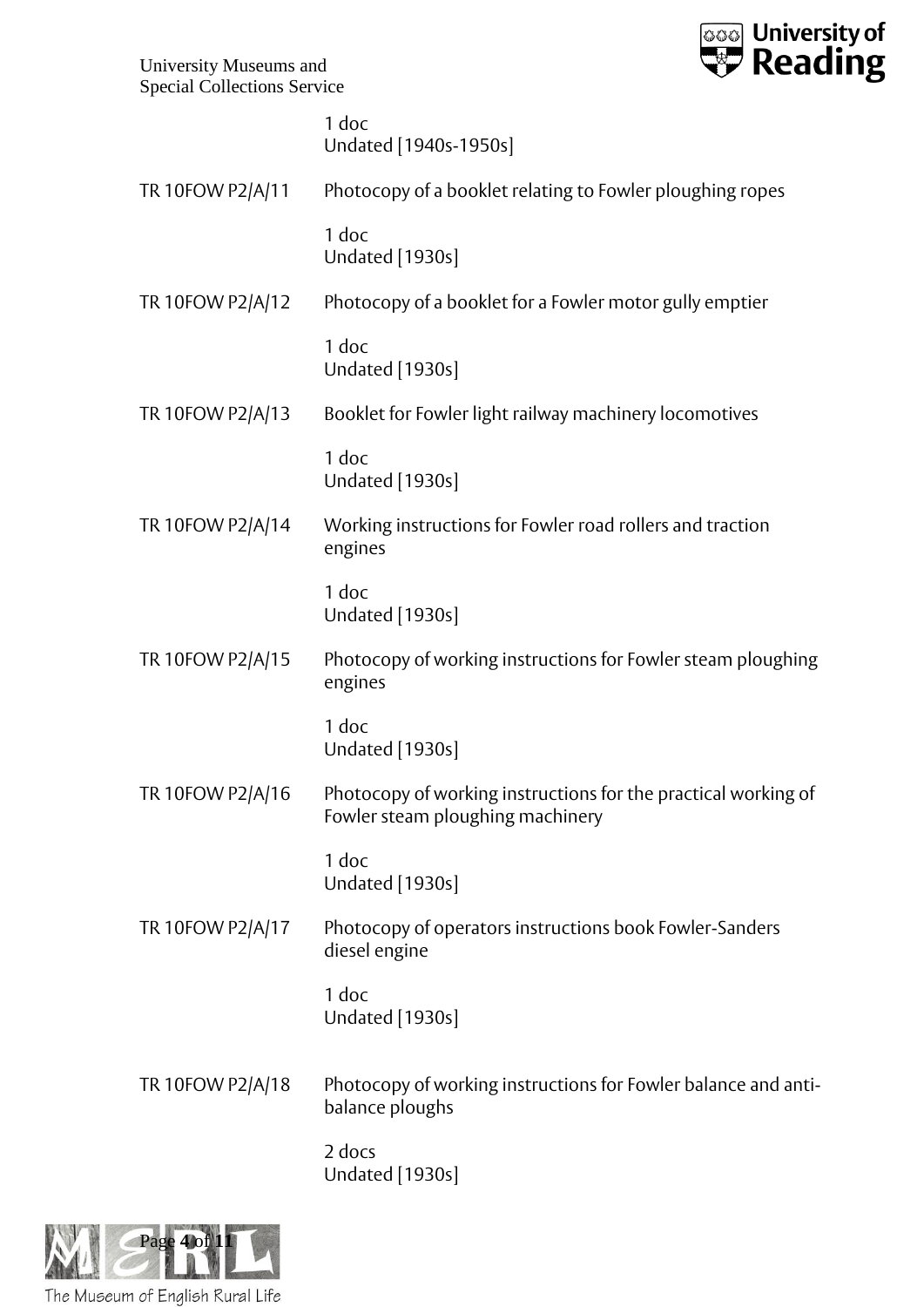

| TR 10FOW P2/A/19 | Photocopy of spare parts list for Fowler FD3 diesel crawler<br>tractor                 |
|------------------|----------------------------------------------------------------------------------------|
|                  | 1 doc<br><b>Undated</b> [1930s]                                                        |
| TR 10FOW P2/A/20 | Photocopy of a illustrated details of duplicate parts for steam<br>ploughing machinery |
|                  | 1 doc<br>Undated [1930s]                                                               |
| TR 10FOW P2/A/21 | Photocopy of duplicated parts for Fowler steam wagons                                  |
|                  | 1 doc<br>Undated [1930s]                                                               |
| TR 10FOW P2/A/22 | Duplicate parts for Fowler diesel crawler tractors                                     |
|                  | 1 doc<br><b>Undated</b> [1930s]                                                        |
| TR 10FOW P2/B    | Other firms' individual advertising and servicing publications                         |
| TR 10FOW P2/B/1  | Photocopy of Special TP type showman dynamos and motors,<br>Mather & Platt Ltd         |
|                  | 1 doc<br>Undated [1920s?]                                                              |
| TR 10FOW P2/B/2  | Dimensions of McLaren's 20HP nominal compound steam<br>ploughing engines               |
|                  | 1 doc<br>Undated [1940s?]                                                              |
| TR 10FOW P9      | Other records (including cuttings)                                                     |
|                  |                                                                                        |
| TR 10FOW P9/1    | Poster for the Story of the Steam Plough Works by Michael R.<br>Lane                   |
|                  | 1 doc                                                                                  |

c. 1980

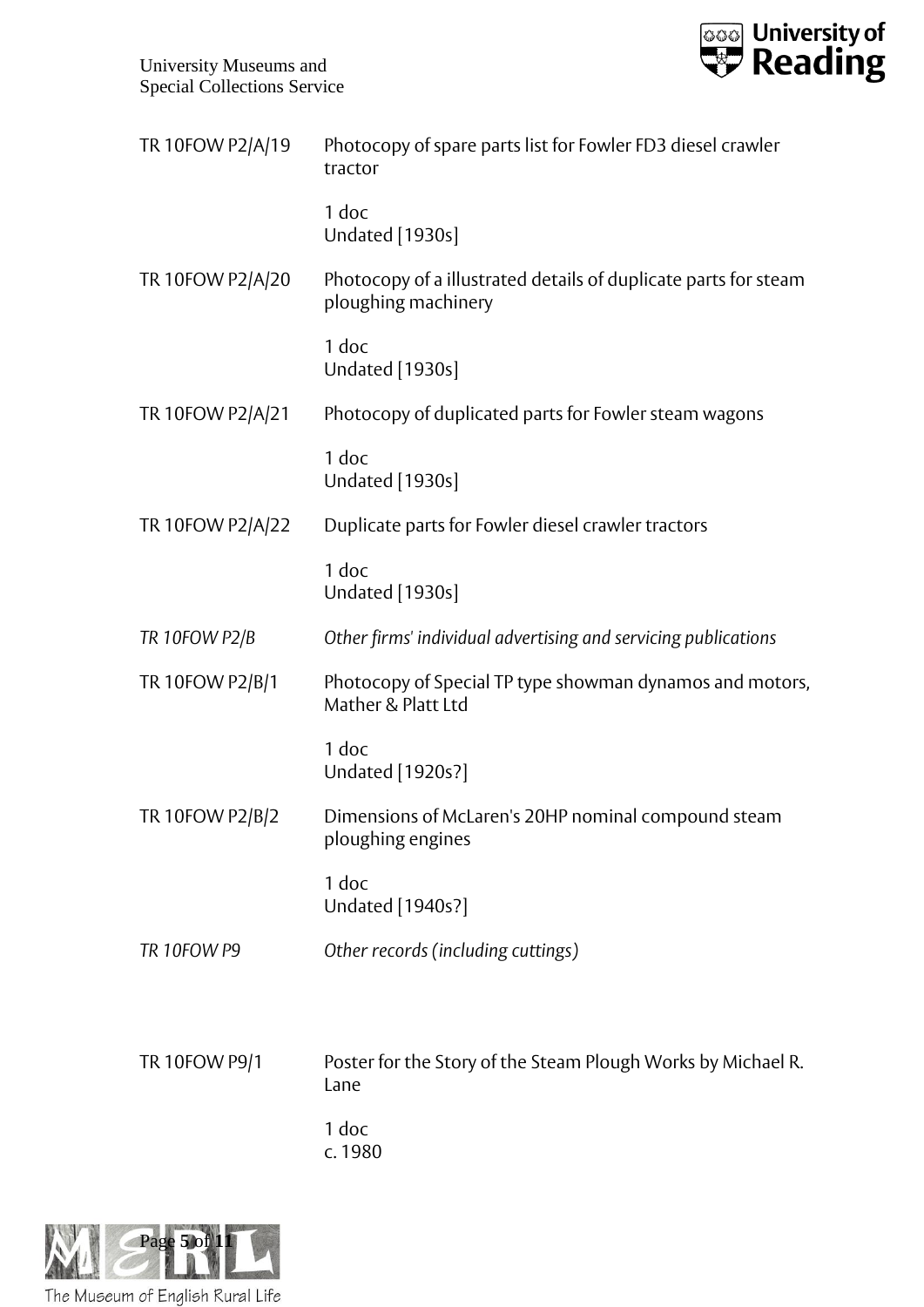

| TR 10FOW P9/2  | Calender showing a Fowler Well-Tank steam locomotive built<br>1929                                                                                |
|----------------|---------------------------------------------------------------------------------------------------------------------------------------------------|
|                | 1 doc<br>Jul 1975                                                                                                                                 |
| TR 10FOW P9/3  | Copy of an article from The Model Engineer and Light<br>Machinery Review on Loco. Prototypes news and notes                                       |
|                | 1 doc<br>20 Jan 1927                                                                                                                              |
| TR 10FOW P9/4  | The Employment of Steam Power for mechanical Cultivation of<br>the Soil by C.J. Eisbein                                                           |
|                | 1 doc<br>Undated [1880s]                                                                                                                          |
| TR 10FOW P9/5  | A Note on Steam Ploughing by A.A. Musto, P.W.D., Department<br>of Agriculture, Bombay                                                             |
|                | 1 doc<br>1912                                                                                                                                     |
| TR 10FOW P9/6  | The Olde Machinery Mart no. 26<br>Article relating to a Fowler rein-drive tractor, and letter relating<br>to the restoration<br>1 doc<br>Dec 1989 |
| TR 10FOW P9/7  | The Narrow Gauge no. 92, Narrow Gauge Railway Society                                                                                             |
|                | 1 doc<br>Summer 1981                                                                                                                              |
| TR 10FOW P9/8  | Postcard of a Fowler's ploughing engine scale model, Ipswich<br>Museums and letter                                                                |
|                | 1 doc<br>23 Oct 1974                                                                                                                              |
| TR 10FOW P9/9  | The Hawaiian Railway Centennial calendar                                                                                                          |
|                | 1 doc<br>1979                                                                                                                                     |
| TR 10FOW P9/10 | Press cutting from the Daily Telegraph relating to John Carter<br>and his 1913 traction engine                                                    |



The Museum of English Rural Life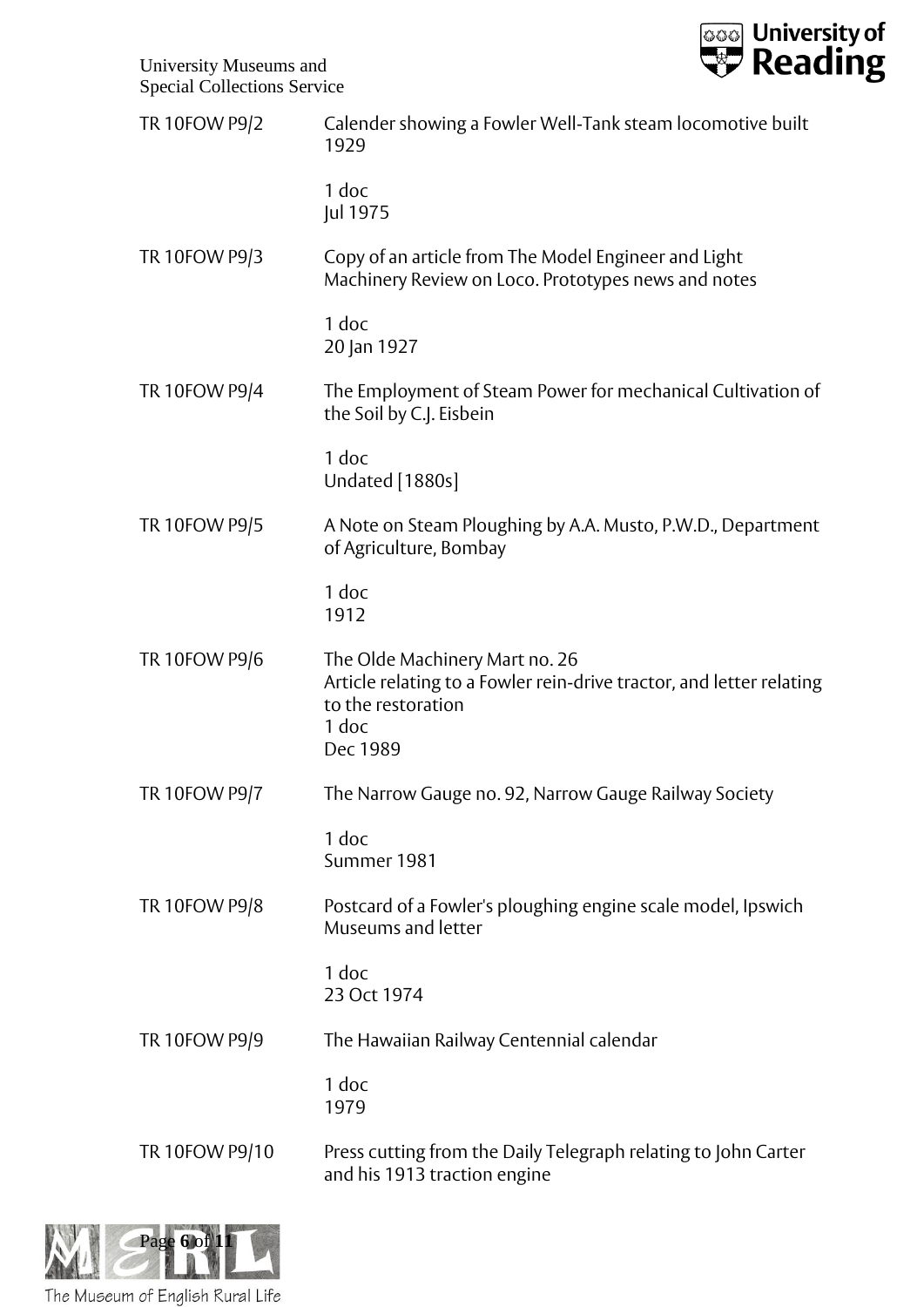

1 doc 20 Nov 1989

| TR 10FOW P9/11        | Folder of information relating to 45 Field Support Squadron RE                                                                                     |
|-----------------------|----------------------------------------------------------------------------------------------------------------------------------------------------|
|                       | 1 folder<br>1973-1974                                                                                                                              |
| TR 10FOW PH           | Photographic records                                                                                                                               |
| TR 10FOW PH3          | Prints                                                                                                                                             |
| <b>TR 10FOW PH3/1</b> | Black and white photographs of Fowler engines at work in<br>Germany                                                                                |
|                       | 5 docs<br>Undated [1890s-1910s]                                                                                                                    |
| <b>TR 10FOW PH3/2</b> | Black and white photographs of Fowler engines in Hawaii                                                                                            |
|                       | 4 docs<br>Undated [1880]                                                                                                                           |
| TR 10FOW PH3/3        | Black and white photograph of a Fowler engines at work in<br>South Sweden                                                                          |
|                       | 1 doc<br>c.1900-1920                                                                                                                               |
| <b>TR 10FOW PH3/4</b> | Black and white photographs of Fowler engines and a Clayton<br>& Shuttleworth engine drawing<br>MERL neg no. 35/9475-6, 7<br>3 docs<br>c.1900-1920 |
|                       |                                                                                                                                                    |
| <b>TR 10FOW PH3/5</b> | Black and white photograph of Fowler engines, possibly in<br>Australia, from A.R.H.S. Archives                                                     |
|                       | 1 doc<br>c.1900-1920                                                                                                                               |
| <b>TR 10FOW PH3/6</b> | Black and white photograph of a Fowler engine                                                                                                      |
|                       |                                                                                                                                                    |

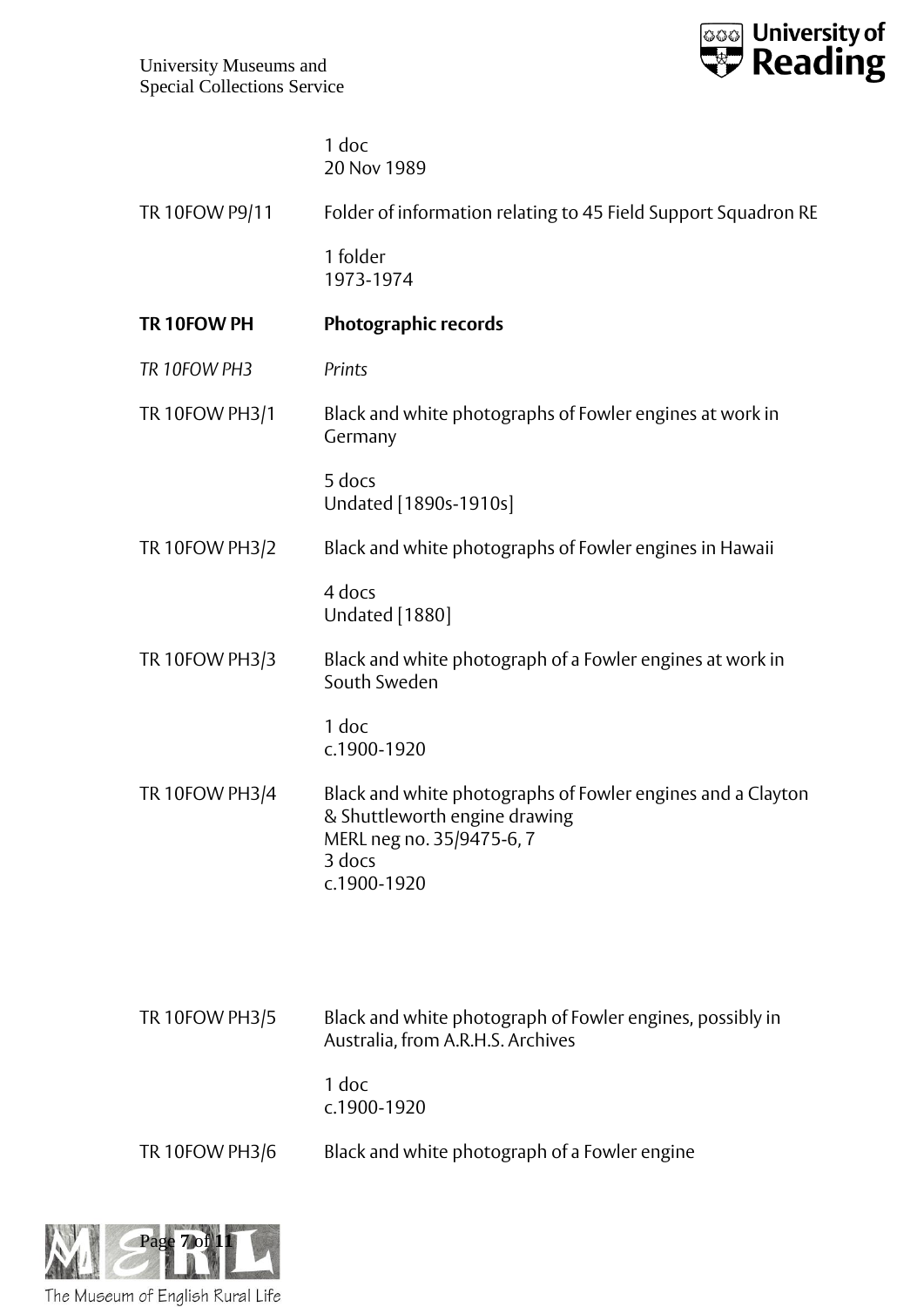

|                       | 1 doc<br>c.1900-1920                                                                                                                                                     |
|-----------------------|--------------------------------------------------------------------------------------------------------------------------------------------------------------------------|
| <b>TR 10FOW PH3/7</b> | Black and white photograph of a Fowler diesel lorry<br>Merl neg no. 35/17183<br>1 doc<br>c.1923                                                                          |
| <b>TR 10FOW PH3/8</b> | Black and white photograph of a Fowler ploughing engine,<br>Skegness Lincolnshire                                                                                        |
|                       | 1 doc<br>c.1860s                                                                                                                                                         |
| TR 10FOW PH3/9        | Black and white photograph of a Fowler 8NHP 'Wrot Iron'<br>ploughing engine, no. 2967<br>Merl neg no. 35/10254<br>1 doc<br>c.1870s-1930s                                 |
| TR 10FOW PH3/10       | Black and white photograph of a Fowler 2 speed traction<br>engine with solid flywheel and single cylinder, Co. Durham<br>Merl neg no. 35/10254<br>1 doc<br>c.1870s-1930s |
| TR 10FOW PH3/11       | Black and white photograph of a Fowler engine 13310                                                                                                                      |
|                       | 1 doc<br>1930s-1940s                                                                                                                                                     |
| TR 10FOW PH3/12       | Black and white photograph of a Fowler engine no. 6625?                                                                                                                  |
|                       | 1 doc<br>1930s-1940s                                                                                                                                                     |
| TR 10FOW PH3/13       | Black and white photograph of a Fowler engine, 13004, Cowra,<br>New South Wales, Australia<br>1 doc<br>1950s-1970s                                                       |
| TR 10FOW PH3/14       | Black and white photograph of a Fowler engine, 13628,<br>Ontario Agricultural Museum                                                                                     |
|                       |                                                                                                                                                                          |

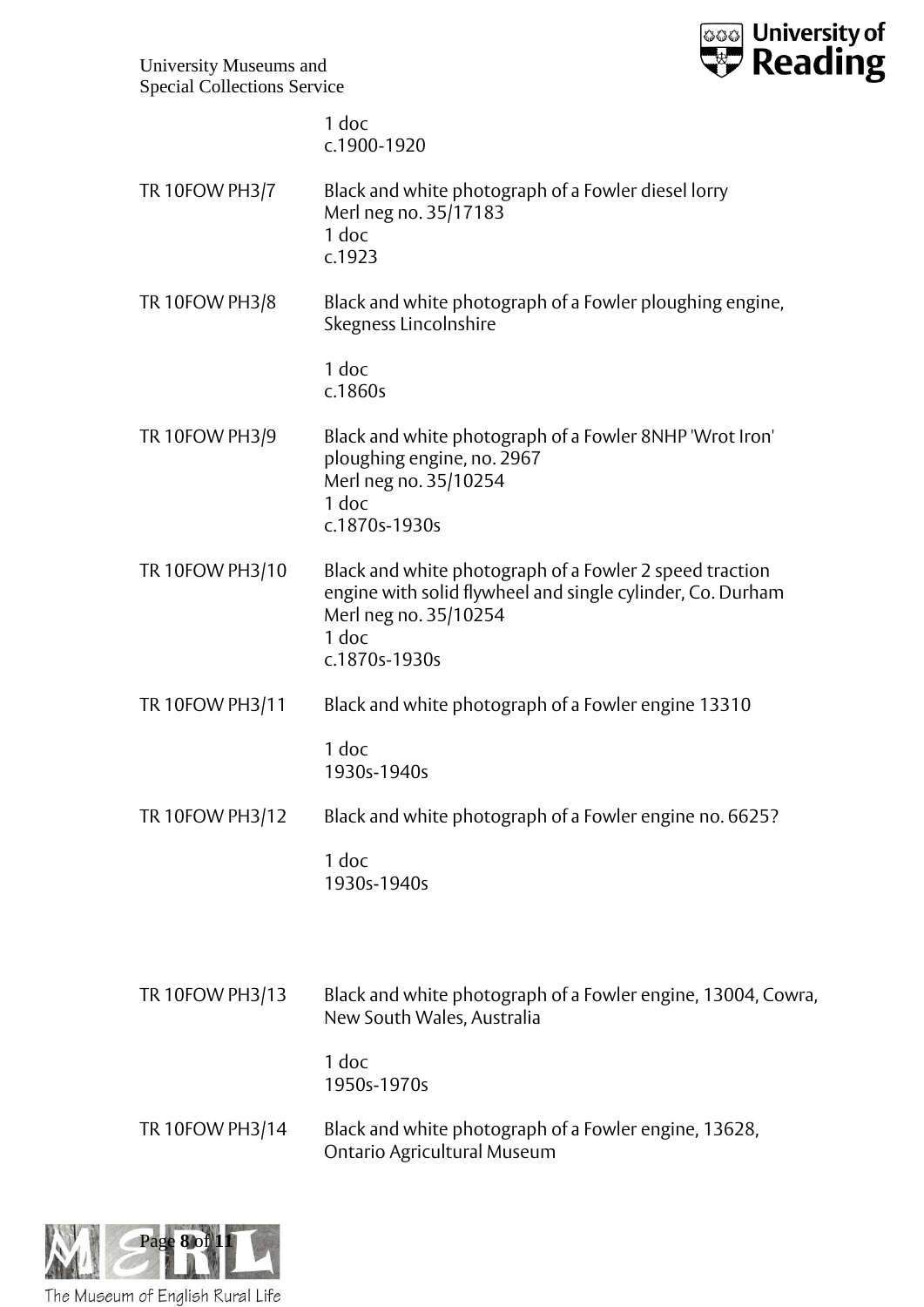

|                 | 1 doc<br>1950s-1970s                                                                                                                                        |
|-----------------|-------------------------------------------------------------------------------------------------------------------------------------------------------------|
| TR 10FOW PH3/15 | Black and white photograph of a Fowler engine, 16249                                                                                                        |
|                 | 1 doc<br>1950s-1970s                                                                                                                                        |
| TR 10FOW PH3/16 | Black and white photographs of a Fowler engine, 9544, before<br>and after restoration                                                                       |
|                 | 2 docs<br>1950s-1970s                                                                                                                                       |
| TR 10FOW PH3/17 | Black and white photographs of a Fowler engine, 4626,<br>Australia                                                                                          |
|                 | 4 docs<br>1950s-1970s                                                                                                                                       |
| TR 10FOW PH3/18 | Black and white photographs of Fowler engines, 2034 and<br>2035, and John Emert Fowler and Edward Pease<br>merl neg no. 35/10760-1<br>4 docs<br>1880s-1920s |
| TR 10FOW PH3/19 | Colour photograph of a Fowler engine, 9873                                                                                                                  |
|                 | 1 doc<br>1970s                                                                                                                                              |
| TR 10FOW PH3/20 | Colour photograph of a Fowler engine, 9658                                                                                                                  |
|                 | 1 doc<br>c. 1986                                                                                                                                            |
| TR 10FOW PH3/21 | Colour photograph of a Fowler engine at Kimberley Museum,                                                                                                   |
|                 | South Africa                                                                                                                                                |
|                 | 1 doc<br>c. 1970s-1980s                                                                                                                                     |
| TR 10FOW PH3/22 | Colour photographs of a Fowler engine, 11113, before and<br>after restoration                                                                               |
|                 | 2 docs                                                                                                                                                      |

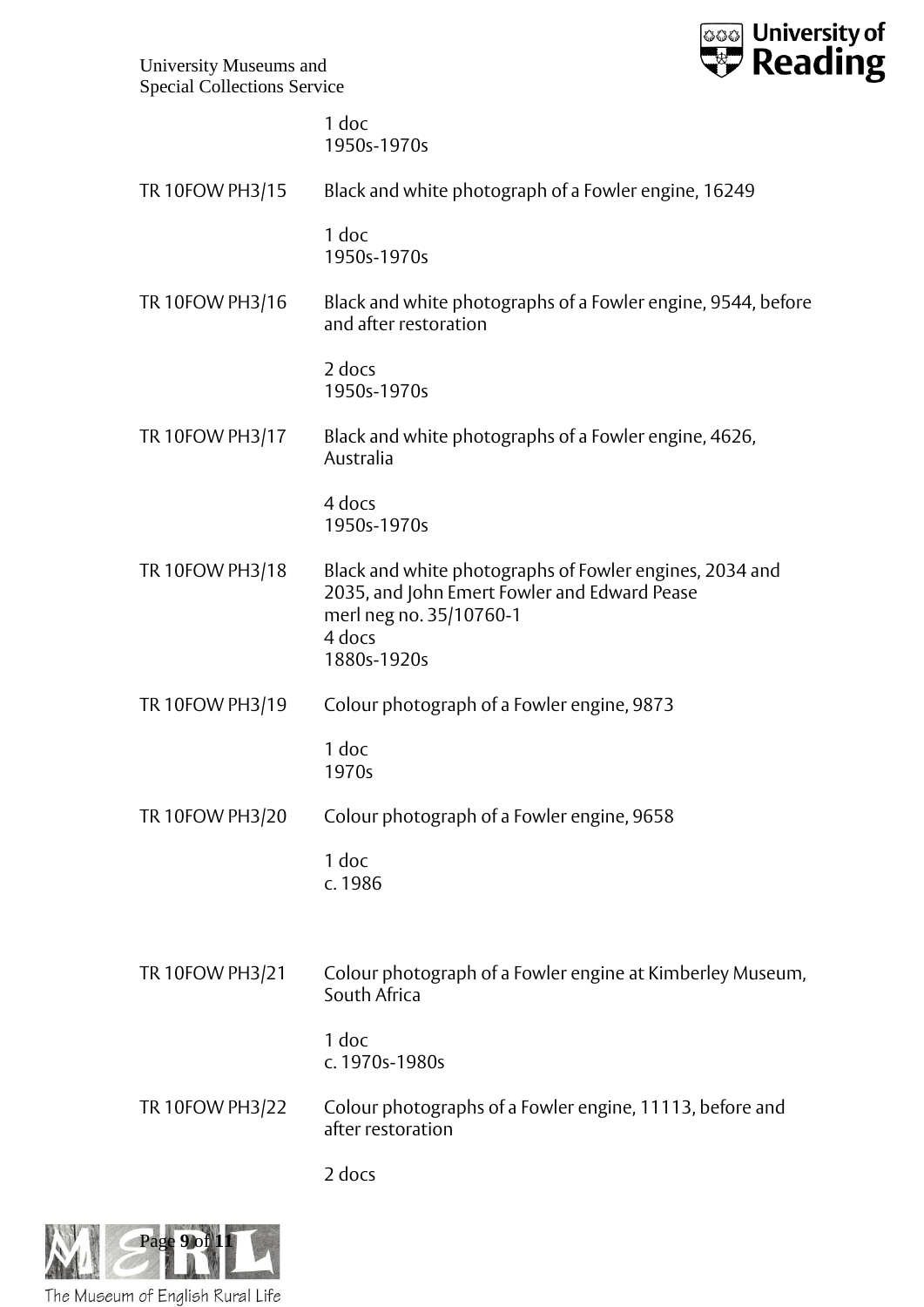

|                       | c. 1970s-1980s                                                                                                                                                                                   |
|-----------------------|--------------------------------------------------------------------------------------------------------------------------------------------------------------------------------------------------|
| TR 10FOW PH3/23       | Colour photograph of a Fowler engine, 9534                                                                                                                                                       |
|                       | 1 doc<br>1985                                                                                                                                                                                    |
| TR 10FOW PH3/24       | Colour photograph of a Fowler engine, 16235                                                                                                                                                      |
|                       | 1 doc<br>1985                                                                                                                                                                                    |
| TR 10FOW PH3/25       | Colour photograph of a Fowler gyrotiller, from a museum                                                                                                                                          |
|                       | 1 doc<br>c.1980s                                                                                                                                                                                 |
| TR 10FOW PH3/26       | Colour photograph of a Fowler engine 7586, undergoing<br>restoration                                                                                                                             |
|                       | 9 docs<br>c.1970s                                                                                                                                                                                |
| TR 10FOW PH3/27       | Colour photograph of a Fowler engine                                                                                                                                                             |
|                       | 1 doc<br>c.1970s                                                                                                                                                                                 |
| TR 10FOW PH3/28       | Black and white photograph of the John Fowler centrepiece at<br>Art Gallery and Temple Newsham House, Leeds<br>Presented to John Fowler's widow on the occasion of his death<br>1 doc<br>c.1970s |
| TR 10FOW PH5          | Slides                                                                                                                                                                                           |
| <b>TR 10FOW PH5/1</b> | Colour slide of Fowler engine 11717 in Frankston, Australia                                                                                                                                      |
|                       | 1 doc<br>1986                                                                                                                                                                                    |
| TR 10FOW SP           | Social and personal records                                                                                                                                                                      |
| TR 10FOW SP1          | General reference records                                                                                                                                                                        |
|                       |                                                                                                                                                                                                  |